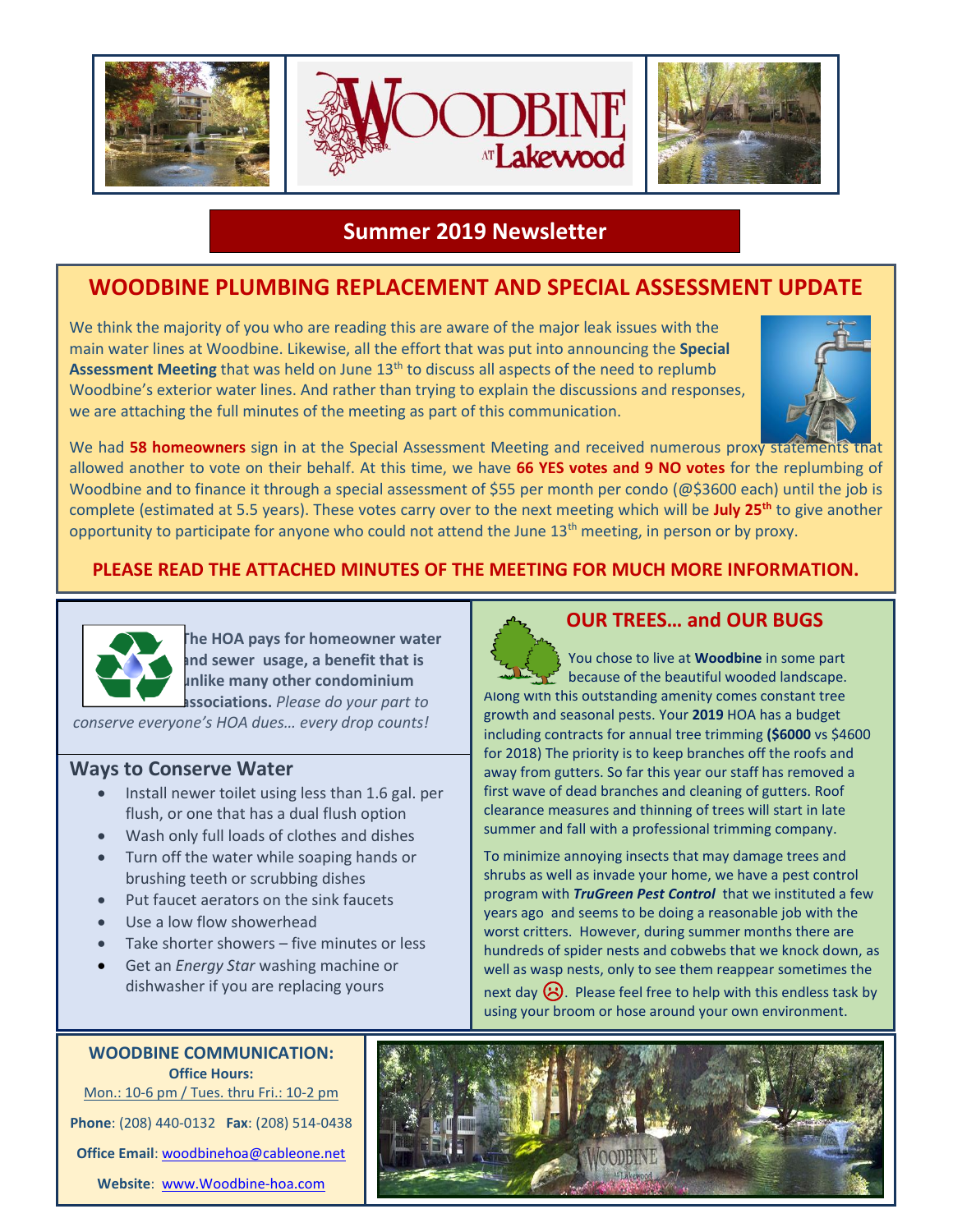# **WOODBINE POOL is Now Open for the Season! POOL HOURS: 10am to 10pm daily**

The Woodbine spa has recently been resurfaced, and we have replaced the aging electric pool heaters with brand new gas models. These will be more efficient and reliable. Please be familiar with the rules for pool usage which have been developed for your safety and the consideration of other homeowners. **Here are a few of the main regulations**:

- *Swim attire only; no cut off pants*
- *No food allowed inside the pool or spa itself*
- *No glass items of any kind in pool/spa area*
- *No sickness, open sores or diapers allowed in the pool*
- *Private pool for residents and 2 accompanied guests only*
- *Be considerate with loud noise or music*
- *Gates to remain closed always; do not ever prop open*
- *No pets in the pool area at any time*
- *No one under 14 without adult supervision*
- *No smoking in the pool area anywhere*

## **PATIO APPEARANCE**

► "*Owners and residents shall keep all areas of the premises clean, sanitary, and free from debris and garbage. Each owner shall keep his or her unit in a firstclass state of preservation and cleanliness. Litter of any kind, especially cigarette butts, shall not be thrown on the ground."*

► "*Only outdoor furniture, barbeques, potted plants and bicycles may be placed on patios or balconies. Canvas, plastic, or other tarps are prohibited except for custommade covers for barbeques and other patio furniture. This includes balcony railing screens made of bamboo, wire, etc. or unapproved patio fencing*. *Excessive outdoor decoration must be removed upon HOA Board request."*

► "*Trees, shrubs, or other vegetation shall not be removed from any common areas or limited common areas. All potted plants or furniture on patios or limited common areas shall be placed so they do not interfere with lawn or snow removal equipment."*



#### **PET RULES … (again!)**

*"No animal, other than common household pets (not to exceed two), shall be kept or maintained in any unit. Common household pets are limited to dogs, cats, birds, hamsters, fish, and turtles. Animals shall not be kept, bred, or maintained for commercial purposes."*

*"All animals will be kept clean, quiet, and controlled. Each homeowner or tenant is responsible for promptly cleaning up after his or her own animal."*

*"All animals are to be confined to residents' unit, balcony or patio and are not permitted outside unless on a leash. No animals may be kept chained outside the unit."*



## **EXTERIOR PROPERTY MAINTENANCE**

► While it is generally understood that your HOA dues are used to maintain the exterior of your condo, this is not always the case. Please note the following points from the *Declaration of Condominiums,* available in the Legal Documents section of the Woodbine website.

**Section 8.2 "***The Association shall be responsible for the maintenance and repair of exterior surfaces of Building and improvements, but only those as original construct by Declarant…"*

**Section 8.***3 (a) Patios and porches … the maintenance, repair, and expenses of the patios shall be the sole responsibility of the individual Owner."*

**Section 8.***3 (b) The air-conditioning units for Units whether or not they project over or are placed on Common Area … shall be maintained by the respective Unit Owner.*

It is assumed that prior to purchase of a Woodbine condo that an owner or their real estate agent would read and understand the *CC&R's, Declaration of Condominiums, the Bylaws and Woodbine Rules and Regulations* which contain the legal guidelines to live at Woodbine. Again, these all are on the website and the management office can help you retrieve them if you need assistance.

## **FYI - Regarding Exterior Painting and Prep…**



 Some homeowners have been wondering why there are lots of white painted boards around the property…??? This is the repair

or replacement of rotted boards prior to the property soon receiving a 'free' paint touch-up' as a result of our 2 year warranty with the paint company. Now you know…